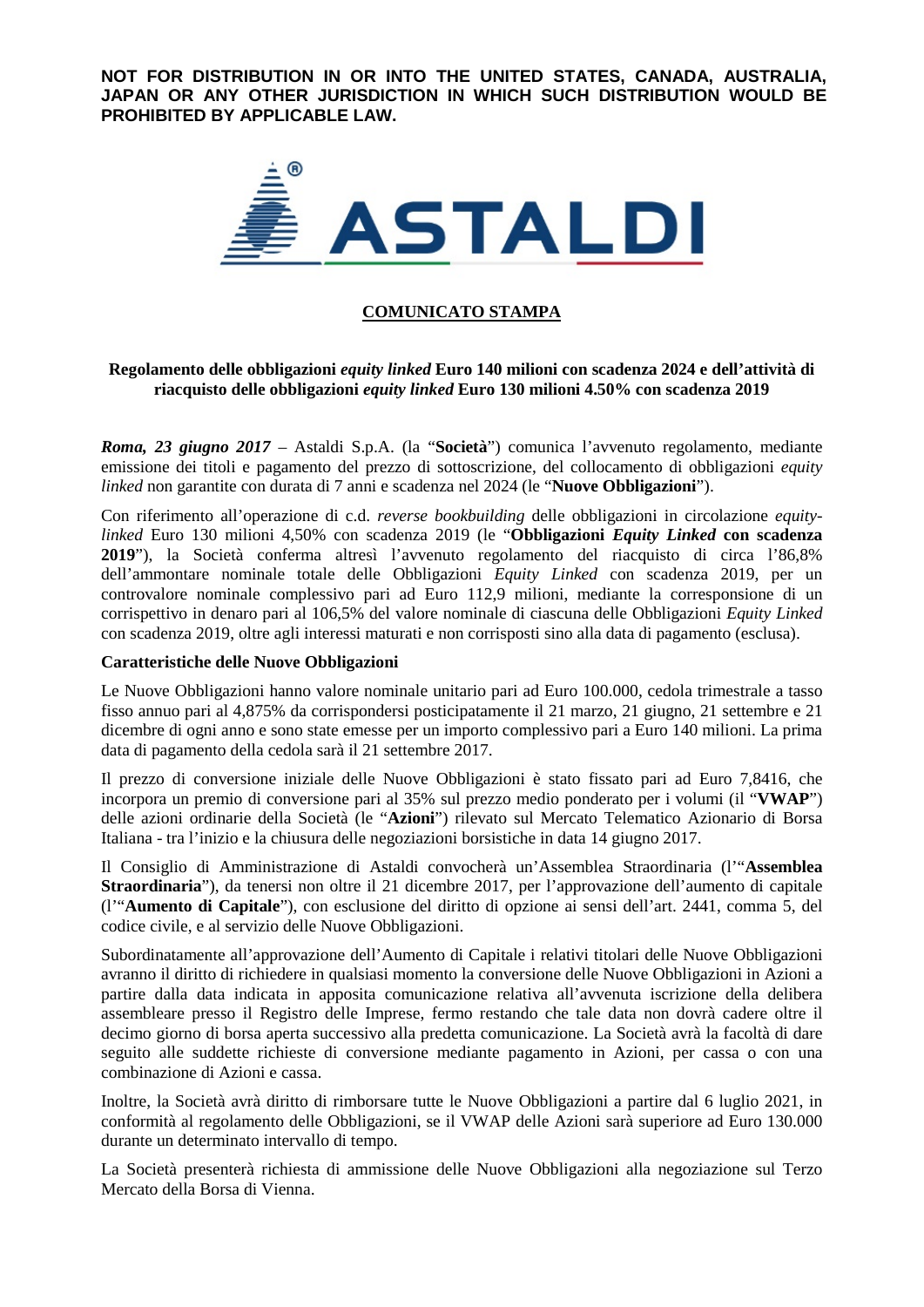### **Riacquisto delle Obbligazioni Equity Linked con scadenza 2019**

Le Obbligazioni *Equity Linked* con scadenza 2019 riacquistate dalla Società mediante *reverse bookbuilding* (il "**Riacquisto**") di cui si è perfezionato il regolamento saranno cancellate nei termini e condizioni previsti dal relativo regolamento.

Ai sensi del regolamento delle Obbligazioni Equity Linked con scadenza 2019, in considerazione del fatto che, a seguito della data di chiusura del Riacquisto è rimasta in circolazione una percentuale dell'ammontare nominale delle Obbligazioni Equity Linked con scadenza 2019 originariamente emesse inferiore al 15% (quindici per cento) (ivi incluse obbligazioni emesse successivamente e consolidate in un'unica serie con le Obbligazioni Equity Linked con scadenza 2019), la Società rimborserà anticipatamente e integralmente (e non parzialmente) le Obbligazioni Equity Linked con scadenza 2019 non oggetto del Riacquisto ancora in circolazione al loro valore nominale, unitamente agli interessi maturati e non ancora corrisposti fino a tale data; le Obbligazioni Equity Linked con scadenza 2019 ancora in circolazione saranno rimborsate in data 15 Settembre 2017.

BNP PARIBAS S.A., HSBC Bank plc ed UniCredit Bank AG, Milan Branch hanno agito in qualità di *Joint Global Coordinator* e *Joint Bookrunner.*

Chiomenti ha assistito Astaldi in qualità di legale dell'emittente, Linklaters LLP ha invece assistito i *Joint Global Coordinator e Joint Bookrunner*.

#### **For more information** *please contact:*

**ASTALDI** *Stampa - Italia*: **IMAGE BUILDING** Tel. +39 06.41766360 Tel. +39 02.89011300 Relazioni Esterne e Investor Relations *[investor.relations@astaldi.com](mailto:a.onorati@astaldi.com)*

Simona Raffaelli / Alfredo Mele / Ilaria Mastrogregori<br>astaldi@imagebuilding.it

 $Stampa - Estero: **FINSBURY**$ **Edward Simpkins / Olivia Simpson** Tel. +44 20 7251 3801 [astaldi@finsbury.com](mailto:astaldi@finsbury.com)

### *IMPORTANT NOTICE:*

This press release is published for information purposes only and shall not be meant to be an investment proposal and, in any case, it may not be used as or deemed to be a sale offer or an invitation to offer or purchase or sell securities to the public.

No communication and no information in respect of the offering of the New Notes or the Repurchase may be distributed to the public in any jurisdiction where a registration or approval is required.

This press release does not constitute an invitation to participate in the repurchase of the 2019 Equity Linked Notes from any jurisdiction in or from which, or to or from any person to or from whom, it is unlawful to make such an invitation under applicable laws and regulations. In particular, the Repurchase is not and will not be directed to the United States in any manner. Persons into whose possession this press release comes are required to inform themselves about, and to observe, any such legal or regulatory restrictions.

Neither this document nor any other documents or materials relating to the offering of the New Notes and/or to the Repurchase has been or will be submitted to the clearance procedure of the *Commissione Nazionale per le Società e la Borsa* ("**CONSOB**"). Accordingly, no New Notes may be offered, sold or delivered, nor may this document or any other materials relating to the New Notes be distributed in the Republic of Italy, except (i) to qualified investors (*investitori qualificati*) (the "**Italian Qualified Investors**"), as defined pursuant to Article 100 of Legislative Decree No. 58 of 24 February 1998, as amended (the "**Financial Services Act**") and Article 34-ter, first paragraph, letter b) of CONSOB Regulation No. 11971 of 14 May 1999 (as amended from time to time) ("**Regulation No. 11971**"); or (ii) in other circumstances which are exempted from the rules on public offerings pursuant to Article 100 of the Financial Services Act and Regulation No. 11971. Moreover, the Repurchase is being carried out in the Republic of Italy as an exempted offer pursuant to article 101-bis, paragraph 3-bis of the Financial Services Act and article 35-bis, paragraph 3 of Regulation No. 11971.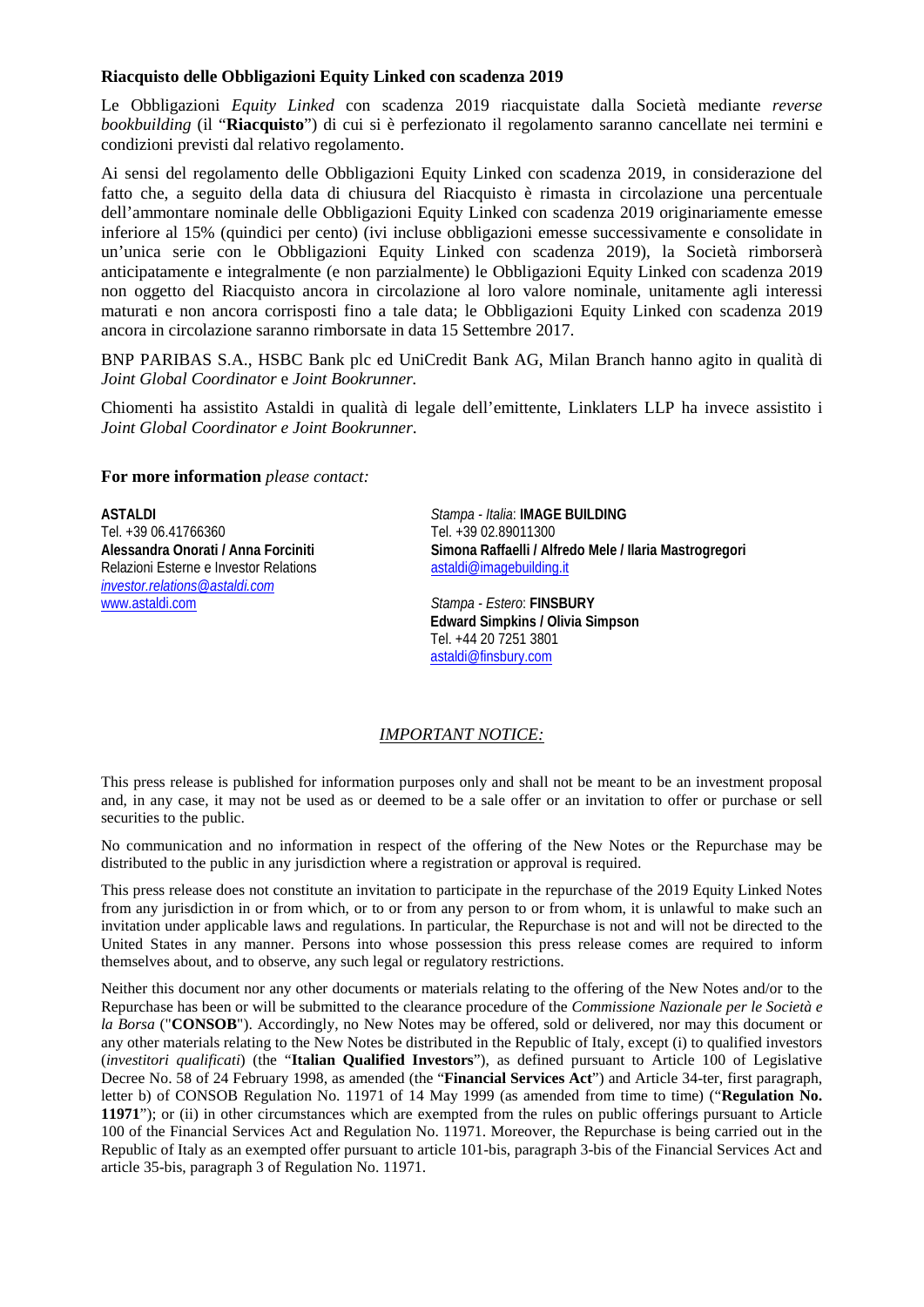Any offer, sale or delivery of the New Notes and/or the Repurchase in Italy must be made through authorised persons (such as investment firms, banks or financial intermediaries permitted to conduct such activities in Italy in accordance with the Financial Services Act, CONSOB Regulation No. 16190 of 29 October 2007, as amended from time to time, and Legislative Decree No. 385 of September 1, 1993, as amended) and in compliance with applicable laws and regulations or with requirements imposed by CONSOB or any other Italian authority. Each intermediary must comply with the applicable laws and regulations concerning information duties vis-à-vis its clients in connection with the Repurchase.

This press release shall not be distributed, whether directly or indirectly, in the United States (as defined in Regulation S contained in the United States Securities Act of 1933, as subsequently amended - the "**Securities Act**"), in Canada, Australia, Japan, South Africa or in any other country where the offer or the sale would be forbidden by the law.

This press release is not, and is not part of, an offer for sale of securities to the public or a solicitation to purchase or sell securities, and there will be no offer of securities or solicitation to sell or purchase securities in any jurisdiction where such offer or solicitation would be forbidden by the law.

This press release does not constitute an offer of securities for sale in the United States, nor may the securities be offered or sold in the United States absent registration or an exemption from registration as provided in Securities Act, and the rules and regulations thereunder. There is no intention to register any portion of the offering of the New Notes or the Shares in the United States or to conduct a public offering of securities in the United States. The New Notes will only be offered for sale outside of the United States in an offshore transaction in reliance on Regulation S under the Securities Act.

The Repurchase is not being carried out and will not be carried out, directly or indirectly, in, or by use of the mails of, or by any means or instrumentality of interstate or foreign commerce of, or of any facilities of a national securities exchange of, the United States. This includes, but is not limited to, facsimile transmission, electronic mail, telex, telephone, the internet and other forms of electronic communication.

Accordingly, this press release and any other documents or materials relating to the New Notes and/or the Repurchase are not being, and must not be, directly or indirectly mailed or otherwise given, distributed or sent (including, without limitation, by depositaries, delegated persons and trustees) to or from the United States or to or from any other country in which such mailing would be forbidden, or to publications with wide circulation within such countries, and the recipients of such press release and any other documents or materials relating to the New Notes and/or the Repurchase (including, without limitation any depositaries, delegated persons and trustees) shall refrain from mailing or otherwise forwarding, distributing or mailing the press release and any other documents or materials relating to the New Notes and/or the Repurchase to or from the United States or to or from any other country where such sending would be forbidden, or to publications with a general circulation within such countries. Any purported repurchase of 2019 Equity Linked Notes by the Company pursuant to the Repurchase resulting directly or indirectly from a violation of these restrictions will be invalid.

In connection with the offering of the New Notes and the Repurchase, each of BNP Paribas, HSBC Bank plc and UniCredit Bank AG, Milan Branch (together the "**Joint Bookrunners**") and their respective affiliates, acting as investors for their own account, may subscribe the New Notes or Shares of the Company or sell the 2019 Equity Linked Notes and for such reason hold in their portfolios, purchase or sell such securities or any security of the Company or make any related investment; furthermore, they may also offer or sell such securities or make investments other than in the context of the offering of the New Notes or the Repurchase. The Joint Bookrunners do not intend to disclose the amount of such investments or transactions other than to the extent required by the applicable laws and regulations.

The Joint Bookrunners are acting on behalf of the Company and no one else in connection with the New Notes and the 2019 Equity Linked Notes, and will not be responsible to any other person for providing the protections afforded to clients of the Joint Bookrunners, or for providing advice given in relation to the New Notes and the 2019 Equity Linked Notes. None of the Joint Bookrunners or any of their respective directors, officers, employees, advisers or agents accepts any responsibility or liability whatsoever for or makes any representation or warranty, express or implied, as to the truth, accuracy or completeness of the information in this press release (or whether any information has been omitted from the press release) or any other information relating to the Company, its subsidiaries or associated companies, or for any loss howsoever arising from any use of this press release or its contents or otherwise arising in connection therewith.

No action has been taken by the Company, the Joint Bookrunners or any of their respective affiliates that would permit an offering of the New Notes or possession or distribution of this press release or any publicity material relating to the New Notes or the Repurchase in any jurisdiction where action for such purposes is required. Persons